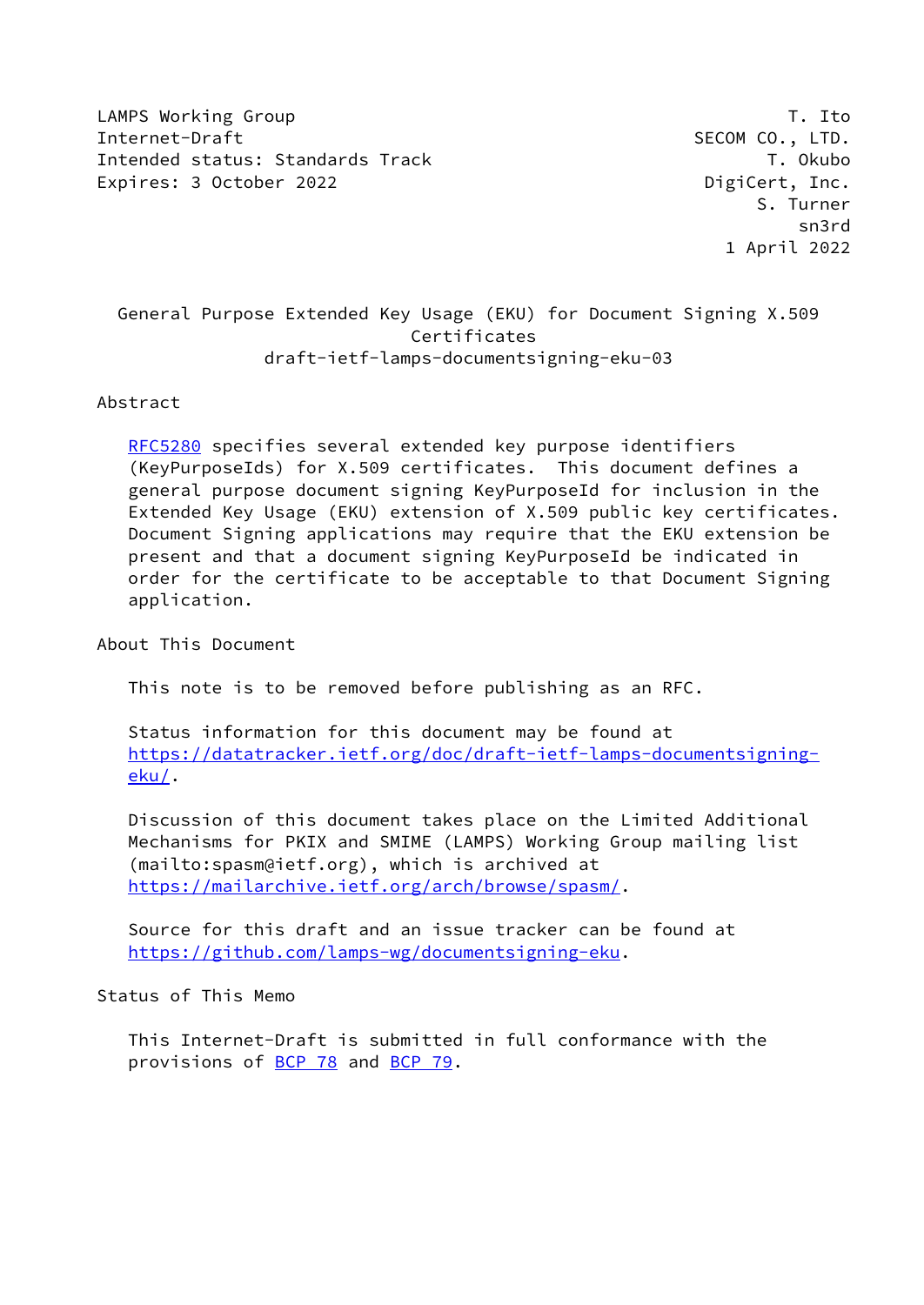| Internet-Draft | EKU for Document Signing |  | April 2022 |
|----------------|--------------------------|--|------------|
|----------------|--------------------------|--|------------|

 Internet-Drafts are working documents of the Internet Engineering Task Force (IETF). Note that other groups may also distribute working documents as Internet-Drafts. The list of current Internet- Drafts is at<https://datatracker.ietf.org/drafts/current/>.

 Internet-Drafts are draft documents valid for a maximum of six months and may be updated, replaced, or obsoleted by other documents at any time. It is inappropriate to use Internet-Drafts as reference material or to cite them other than as "work in progress."

This Internet-Draft will expire on 3 October 2022.

Copyright Notice

 Copyright (c) 2022 IETF Trust and the persons identified as the document authors. All rights reserved.

This document is subject to **[BCP 78](https://datatracker.ietf.org/doc/pdf/bcp78)** and the IETF Trust's Legal Provisions Relating to IETF Documents ([https://trustee.ietf.org/](https://trustee.ietf.org/license-info) [license-info](https://trustee.ietf.org/license-info)) in effect on the date of publication of this document. Please review these documents carefully, as they describe your rights and restrictions with respect to this document. Code Components extracted from this document must include Revised BSD License text as described in Section 4.e of the **Trust Legal Provisions** and are provided without warranty as described in the Revised BSD License.

## Table of Contents

|    |                                                                   | $\overline{3}$ |
|----|-------------------------------------------------------------------|----------------|
| 2. | Conventions and Definitions 3                                     |                |
| 3. | Extended Key Purpose for Document Signing                         | $\overline{4}$ |
|    | 3.1. Including the Extended Key Purpose for Document Signing in   |                |
|    |                                                                   | $\overline{4}$ |
|    | 4. Using the Extended Key Purpose for Document Signing in a       |                |
|    |                                                                   | $\overline{5}$ |
| 5. | Implications for a Certification Authority $\ldots \ldots \ldots$ | 6              |
| 6. |                                                                   | 6              |
| 7. |                                                                   | $\mathbf{Z}$   |
| 8. |                                                                   | $\mathbf{Z}$   |
|    | 8.1. Normative References                                         | $\mathbf{I}$   |
|    | 8.2. Informative References                                       | $\overline{7}$ |
|    |                                                                   | 8              |
|    |                                                                   | $\frac{8}{2}$  |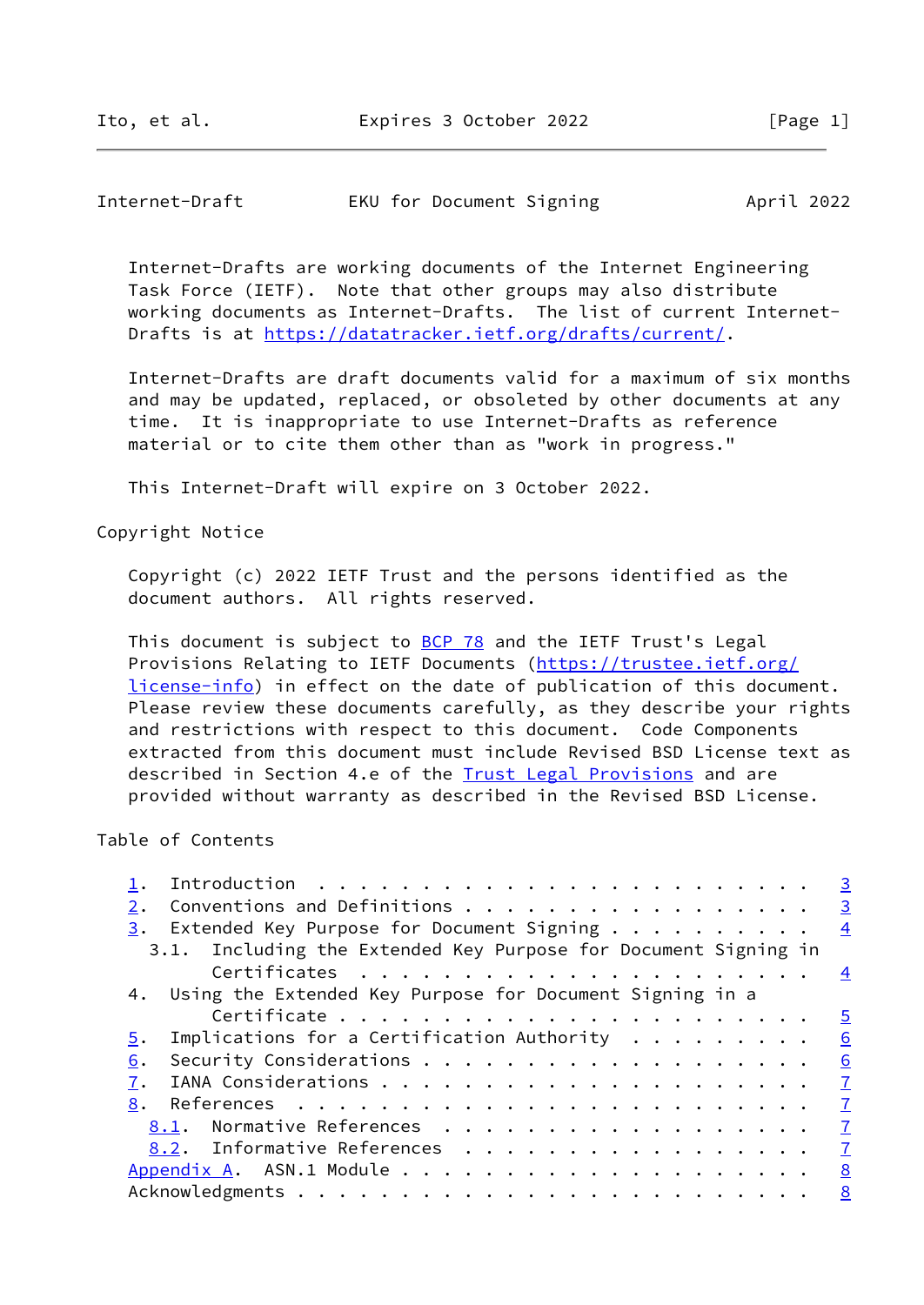Ito, et al. **Expires 3 October 2022** [Page 2]

<span id="page-2-1"></span>Internet-Draft EKU for Document Signing April 2022

#### <span id="page-2-0"></span>[1](#page-2-0). Introduction

 [RFC5280] specifies several extended key purpose identifiers (KeyPurposeIds) for X.509 certificates. In addition, several KeyPurposeIds have been added [[RFC7299](https://datatracker.ietf.org/doc/pdf/rfc7299)] under the IANA repository "SMI Security for PKIX Extended Key Purpose". While usage of the "anyExtendedKeyUsage" KeyPurposeId is bad practice for publicly trusted certificates, there is no public and general KeyPurposeId explicitly assigned for Document Signing. The current practice is to use id-kp-emailProtection, id-kp-codeSigning or a vendor-defined KeyPurposeId for general document signing purposes.

 In circumstances where code signing and S/MIME certificates are also widely used for document signing, the technical or policy changes that are made to code signing and S/MIME certificates may cause unexpected behaviors or have an adverse impact such as decreased cryptographic agility on the document signing ecosystem and vice versa.

 There is no issue if the vendor-defined KeyPurposeIds are used in a PKI (or a trust program) governed by the vendor. However, if the KeyPurposeId is used outside of vendor governance, the usage can easily become out of control (e.g. - When the end user encounters vendor-defined KeyPurposeIds, they might want to ask that vendor about use of the certificate, however, the vendor may not know about the particular use. - If the issuance of the cert is not under the control of the KeyPurposeId owner, there is no way for the KeyPurposeId owner to know what the impact will be if any change is made to the KeyPurposeId in question, and it would restrict vendor's choice of OID management. etc.).

 Therefore, it is not favorable to use a vendor-defined KeyPurposeId for signing a document that is not governed by the vendor.

 This document defines a extended key purpose identifier for Document Signing.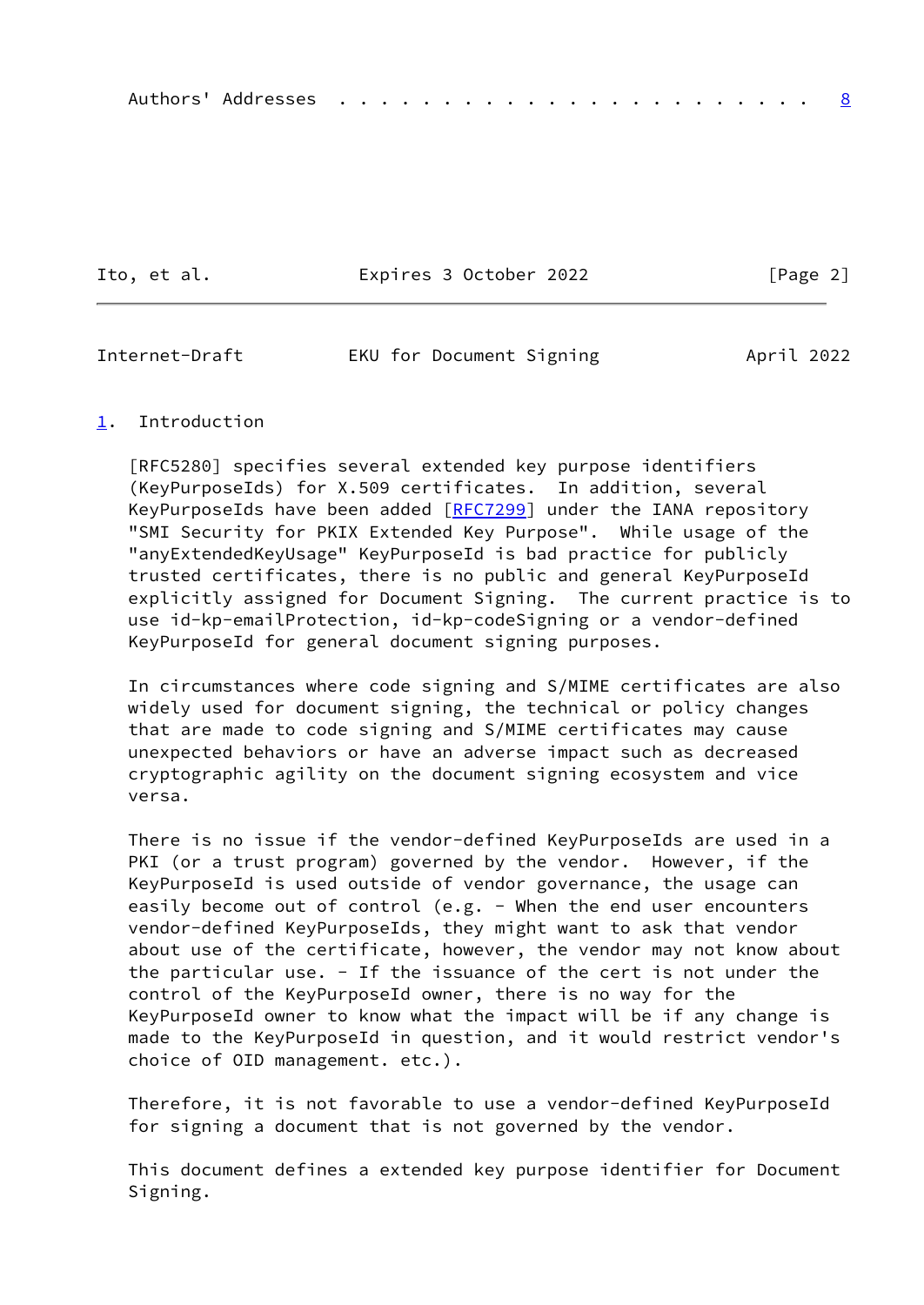#### <span id="page-3-0"></span>[2](#page-3-0). Conventions and Definitions

 The key words "MUST", "MUST NOT", "REQUIRED", "SHALL", "SHALL NOT", "SHOULD", "SHOULD NOT", "RECOMMENDED", "NOT RECOMMENDED", "MAY", and "OPTIONAL" in this document are to be interpreted as described in [BCP 14](https://datatracker.ietf.org/doc/pdf/bcp14) [\[RFC2119](https://datatracker.ietf.org/doc/pdf/rfc2119)] [\[RFC8174](https://datatracker.ietf.org/doc/pdf/rfc8174)] when, and only when, they appear in all capitals, as shown here.

Ito, et al. **Expires 3 October 2022** [Page 3]

<span id="page-3-2"></span>

Internet-Draft EKU for Document Signing April 2022

<span id="page-3-1"></span>[3](#page-3-1). Extended Key Purpose for Document Signing

This specification defines the KeyPurposeId id-kp-documentSigning.

 As described in [\[RFC5280](https://datatracker.ietf.org/doc/pdf/rfc5280)], If the Extended Key Usage extension is present, then the certificate MUST only be used for one of the purposes indicated. [\[RFC5280](https://datatracker.ietf.org/doc/pdf/rfc5280)] also describes that If multiple key purposes are indicated the application need not recognize all purposes indicated, as long as the intended purpose is present.

 Document Signing applications MAY require that the Extended Key Usage extension be present and that the id-kp-documentSigning be indicated in order for the certificate to be acceptable to that Document Signing application.

 The term "Document Signing" in this document refers to digitally signing contents that are consumed by people. To be more precise, contents are intended to be shown to a person with printable or displayable form by means of services or software, rather than processed by machines.

<span id="page-3-3"></span>[3.1](#page-3-3). Including the Extended Key Purpose for Document Signing in Certificates

 [RFC5280] specifies the EKU X.509 certificate extension for use on the Internet. The extension indicates one or more purposes for which the certified public key is valid. The EKU extension can be used in conjunction with the key usage extension, which indicates the set of basic cryptographic operations for which the certified key may be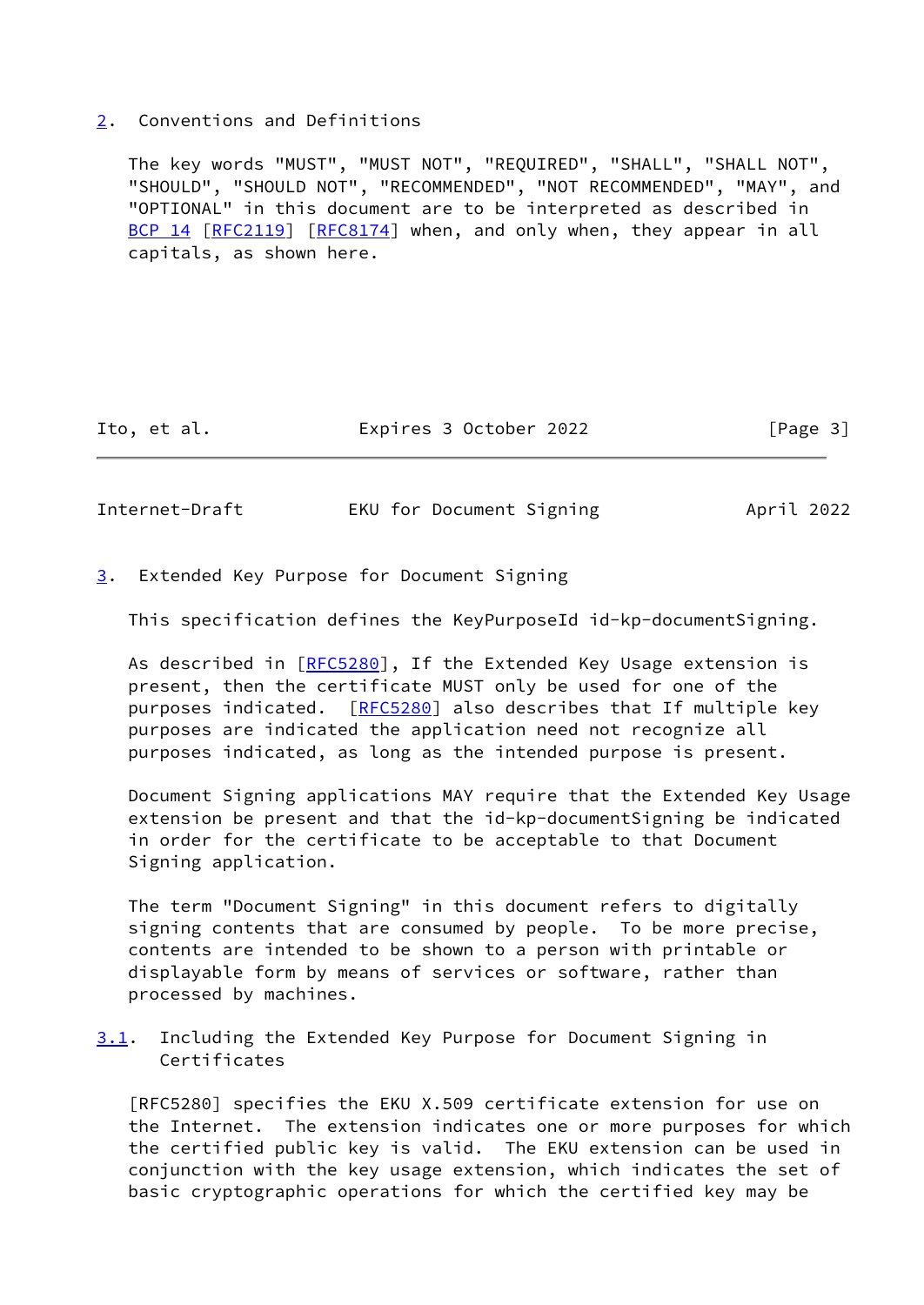used.

The EKU extension syntax is repeated here for convenience:

 ExtKeyUsageSyntax ::= SEQUENCE SIZE (1..MAX) OF KeyPurposeId KeyPurposeId ::= OBJECT IDENTIFIER

As described in [\[RFC5280](https://datatracker.ietf.org/doc/pdf/rfc5280)], EKU extension may, at the option of the certificate issuer, be either critical or non-critical.

 This specification defines the KeyPurposeId id-kp-documentSigning. Inclusion of this KeyPurposeId in a certificate indicates that the public key encoded in the certificate has been certified to be used for cryptographic operations on contents that are consumed by people.

 id-kp OBJECT IDENTIFIER ::= { iso(1) identified-organization(3) dod(6) internet(1) security(5) mechanisms(5)  $pkix(7)$  3 } id-kp-documentSigning OBJECT IDENTIFIER ::= { id-kp XX }

| Ito, et al. | Expires 3 October 2022 | [Page 4] |
|-------------|------------------------|----------|
|             |                        |          |

<span id="page-4-0"></span>Internet-Draft EKU for Document Signing April 2022

<span id="page-4-1"></span>[4](#page-4-1). Using the Extended Key Purpose for Document Signing in a Certificate

 [RFC8358] specifies the conventions for digital signatures on Internet-Drafts. This is one of the intended use cases for the general document signing key purpose described in this document. [\[RFC8358](https://datatracker.ietf.org/doc/pdf/rfc8358)] uses CMS to digitally sign a wide array of files such as ASCII, PDF, EPUB, HTML etc. Currently, there are no specification regarding key purposes for certificates signing those files except those which are defined by the software vendor.

 The signed contents of Internet-Drafts are primarily intended to be consumed by people. To be more precise, contents are intended to be shown to a person in a printable or displayable form by means of services or software, rather than processed by machines. The digital signature on the contents is to indicate to the recipient of the contents that the content has not changed since it was signed by the identity indicated as the subject of the certificate. To validate the digital signature which is signed on contents intended to be consumed by people, implementations MAY perform the steps below during certificate validation:

The implementation MAY examine the KeyPurposeId(s) included in the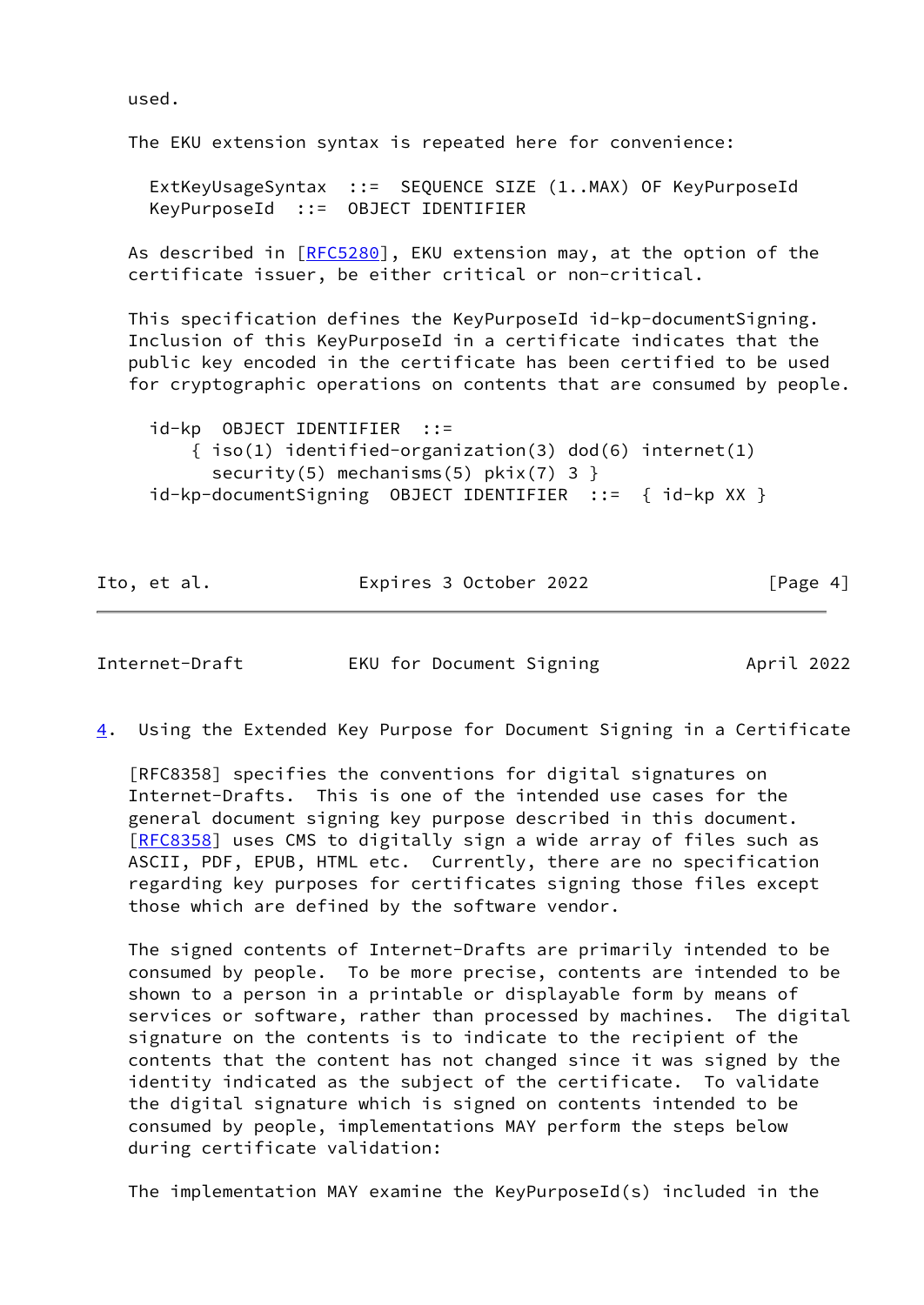Extended Key Usage extension as follows: A Restriction on Extended Key Usage is derived and implemented from (or configured with) the policy to which the implementation conforms.

- 1. If there are no restrictions set for the relying party and the relying party software, the certificate is acceptable.
- 2. If there are restrictions set for the relying party and relying party software, then process the KeyPurposeId(s) as described below.

 Each restriction on "Excluded KeyPurposeId" or "Permitted KeyPurposeId" is handled as described below.

 This procedure is intended to permit or prohibit presence of a certain KeyPurposeId or complete absence of KeyPurposeIds. It is outside the scope of this document, but the relying party can permit or prohibit combinations of KeyPurposeIds. A consideration on prohibiting combinations of KeyPurposeIds is described in the Security Considerations section of this document.

 Excluded KeyPurposeId procedure: "Excluded KeyPurposeId" is a KeyPurposeId which the relying party or the relying party software prohibits. Examples of "Excluded KeyPurposeId" are, presence of the anyExtendedKeyUsage KeyPurposeId or complete

| Ito, et al. | Expires 3 October 2022 | [Page 5] |
|-------------|------------------------|----------|
|-------------|------------------------|----------|

<span id="page-5-0"></span>

| Internet-Draft |  | EKU for Document Signing | April 2022 |  |
|----------------|--|--------------------------|------------|--|
|                |  |                          |            |  |

 absence of the EKU extension in a certificate. If a KeyPurposeId of the certificate meets the conditions set by the "Excluded KeyPurposeId" restriction, the relying party or the relying party software rejects the certificate.

 Permitted KeyPurposeId procedure: "Permitted KeyPurposeId" is a KeyPurposeId which the relying party or the relying party software accepts. Examples of "Permitted KeyPurposeId" are, presence of this general document signing KeyPurposeId and/or protocol specific document signing-type KeyPurposeIds. If a KeyPurposeId of the certificate meets the condition set by a "Permitted KeyPurposeId" restriction, the certificate is acceptable. Otherwise, relying party or the relying party software rejects the certificate.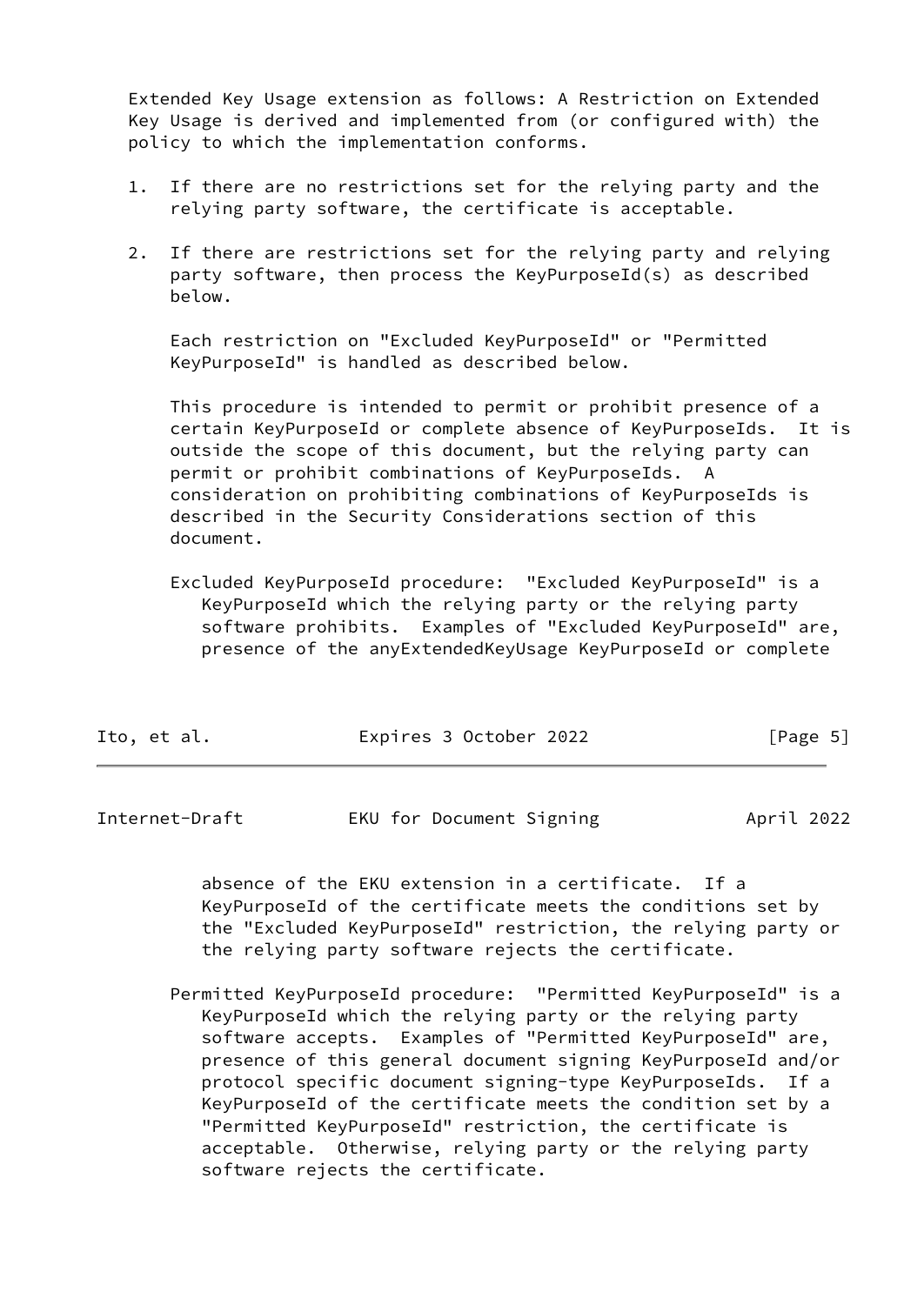When a single application has the capability to process various data formats, the software may choose to make the excluded and permitted decisions separately in accordance with the format it is handling (e.g. text, pdf, etc).

<span id="page-6-0"></span>[5](#page-6-0). Implications for a Certification Authority

 The procedures and practices employed by a certification authority MUST ensure that the correct values for the EKU extension are inserted in each certificate that is issued. Unless certificates are governed by a vendor specific PKI (or trust program), certificates that indicate usage for document signing MAY include the id-kp documentSigning KeyPurposeId. The inclusion of the id-kp documentSigning KeyPurposeId does not preclude the inclusion of other KeyPurposeIds.

<span id="page-6-1"></span>[6](#page-6-1). Security Considerations

 The usage of id-kp-documentSigning KeyPurposeId is to provide an alternative to id-kp-emailProtection being used for non-email purposes and id-kp-codeSigning being used to sign objects other than binary code. This extended key purpose does not introduce new security risks but instead reduces existing security risks by providing means to separate other extended key purposes used for communication protocols namely, TLS or S/MIME etc. in order to minimize the risk of cross-protocol attacks.

 To reduce the risk of specific cross-protocol attacks, the relying party or relying party software may additionally prohibit use of specific combinations of KeyPurposeIds.

| Ito, et al. | Expires 3 October 2022 | [Page 6] |
|-------------|------------------------|----------|
|             |                        |          |

<span id="page-6-2"></span>Internet-Draft EKU for Document Signing April 2022

 While a specific protocol or signing scheme may choose to come up with their own KeyPurposeIds, some may not have significant motive or resources to set up and manage their own KeyPurposeIds. This general document signing KeyPurposeId may be used as a stop-gap for those that intend to define their own KeyPurposeId or those who do not intend to set up a KeyPurposeId but still would like to distinguish document signing from other usages.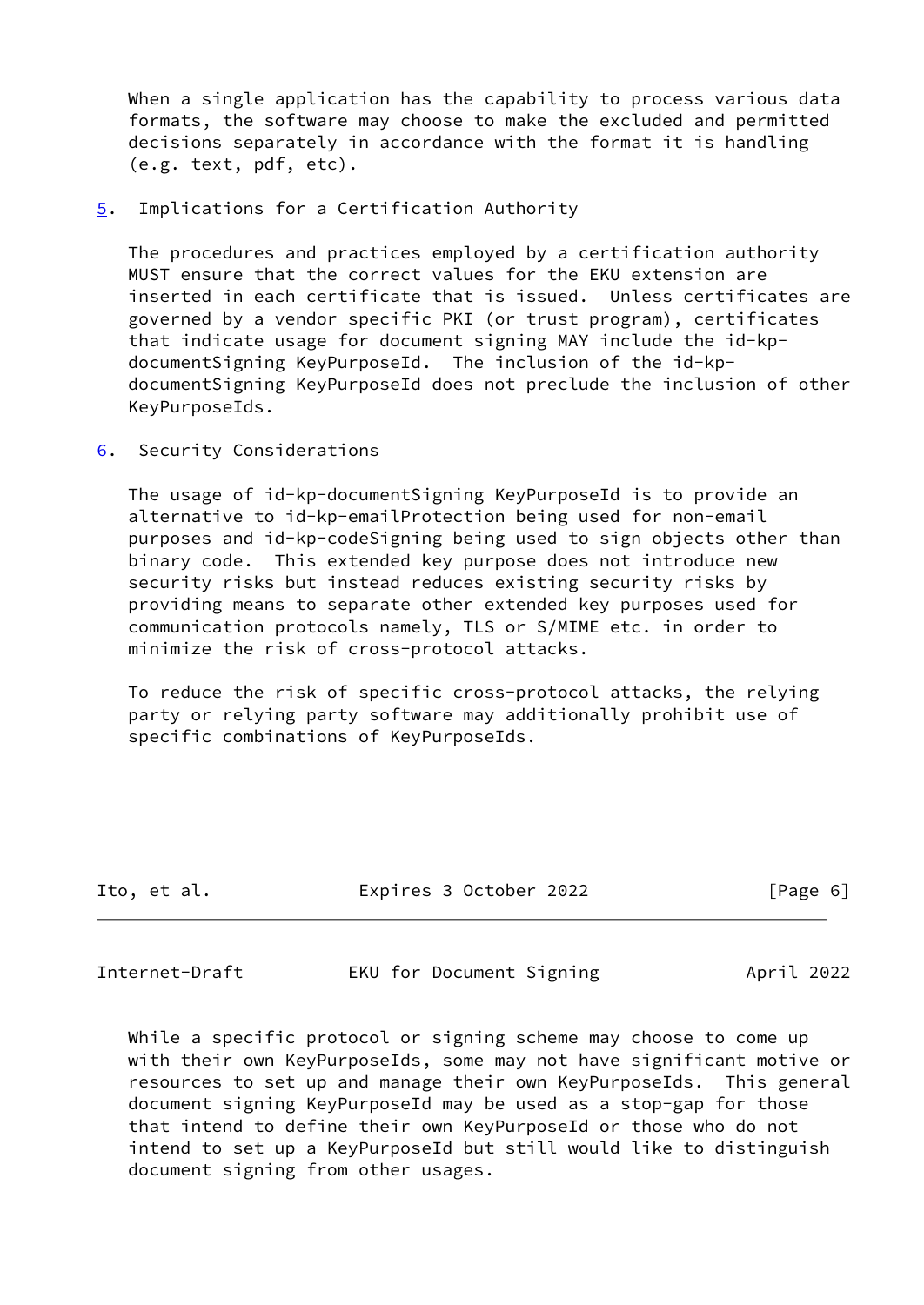Introduction of this id-kp-documentSigning KeyPurposeId does not introduce any new security or privacy concerns.

<span id="page-7-0"></span>[7](#page-7-0). IANA Considerations

 This document requests that IANA make two assignments. One assignment is for the addition of the id-kp-documentSigning object identifier (OID), as defined in  $Section 3.1$ , to the "SMI Security for PKIX Extended Key Purpose" (1.3.6.1.5.5.7.3) registry. The other assignment is for the addition of the id-mod-docsign-eku ASN.1 module  $[X.680]$  $[X.680]$  object identifier (OID), as defined in [Appendix A,](#page-8-0) to the "SMI Security for PKIX Module Identifier" (1.3.6.1.5.5.7.0) registry. No further action is necessary by IANA.

## <span id="page-7-1"></span>[8](#page-7-1). References

<span id="page-7-2"></span>[8.1](#page-7-2). Normative References

- [RFC2119] Bradner, S., "Key words for use in RFCs to Indicate Requirement Levels", [BCP 14](https://datatracker.ietf.org/doc/pdf/bcp14), [RFC 2119](https://datatracker.ietf.org/doc/pdf/rfc2119), DOI 10.17487/RFC2119, March 1997, <<https://www.rfc-editor.org/rfc/rfc2119>>.
- [RFC5280] Cooper, D., Santesson, S., Farrell, S., Boeyen, S., Housley, R., and W. Polk, "Internet X.509 Public Key Infrastructure Certificate and Certificate Revocation List (CRL) Profile", [RFC 5280,](https://datatracker.ietf.org/doc/pdf/rfc5280) DOI 10.17487/RFC5280, May 2008, <<https://www.rfc-editor.org/rfc/rfc5280>>.
- [RFC8174] Leiba, B., "Ambiguity of Uppercase vs Lowercase in [RFC](https://datatracker.ietf.org/doc/pdf/rfc2119) [2119](https://datatracker.ietf.org/doc/pdf/rfc2119) Key Words", [BCP 14](https://datatracker.ietf.org/doc/pdf/bcp14), [RFC 8174,](https://datatracker.ietf.org/doc/pdf/rfc8174) DOI 10.17487/RFC8174, May 2017, [<https://www.rfc-editor.org/rfc/rfc8174](https://www.rfc-editor.org/rfc/rfc8174)>.
- <span id="page-7-5"></span> [X.680] ITU-T, "Information technology - Abstract Syntax Notation One (ASN.1): Specification of basic notation", ISO/ IEC 8824-1:2015, November 2015.
- <span id="page-7-3"></span>[8.2](#page-7-3). Informative References

<span id="page-7-4"></span>

| Ito, et al.    | Expires 3 October 2022   | [Page 7]   |  |
|----------------|--------------------------|------------|--|
|                |                          |            |  |
| Internet-Draft | EKU for Document Signing | April 2022 |  |

[RFC7299] Housley, R., "Object Identifier Registry for the PKIX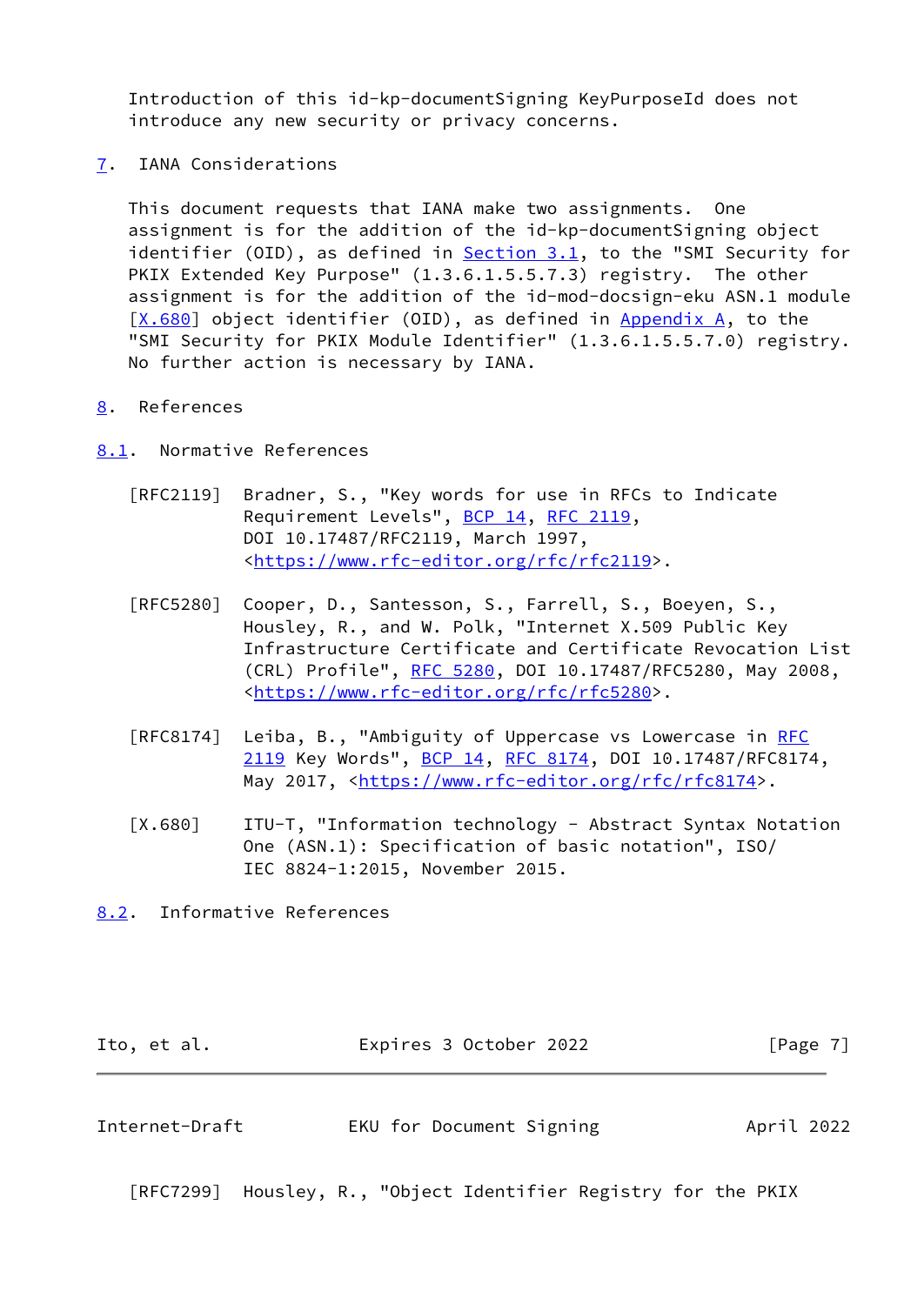Working Group", [RFC 7299,](https://datatracker.ietf.org/doc/pdf/rfc7299) DOI 10.17487/RFC7299, July 2014, <<https://www.rfc-editor.org/rfc/rfc7299>>.

 [RFC8358] Housley, R., "Update to Digital Signatures on Internet- Draft Documents", [RFC 8358](https://datatracker.ietf.org/doc/pdf/rfc8358), DOI 10.17487/RFC8358, March 2018, [<https://www.rfc-editor.org/rfc/rfc8358](https://www.rfc-editor.org/rfc/rfc8358)>.

<span id="page-8-0"></span>[Appendix A.](#page-8-0) ASN.1 Module

 The following ASN.1 module provides the complete definition of the Document Signing KeyPurposeId.

```
 DocSignEKU { iso(1) identified-organization(3) dod(6) internet(1)
security(5) mechanisms(5) pkix(7) id-mod(0)
 id-mod-docsign-eku(TBD1) }
```
DEFINITIONS EXPLICIT TAGS ::=

BEGIN

-- EXPORTS ALL --

-- IMPORTS NOTHING --

 $--$  OID Arc  $--$ 

```
 id-kp OBJECT IDENTIFIER ::= {
 iso(1) identified-organization(3) dod(6) internet(1)
security(5) mechanisms(5) pkix(7) kp(3)}
```
-- Document Signing Extended Key Usage --

```
 id-kp-documentSigning OBJECT IDENTIFIER ::= { id-kp TBD2 }
```
END

Acknowledgments

We would like to thank Russ Housley for verifying the ASN.1 module. Additionally, we would like to thank Corey Bonnell, Wendy Brown, Russ Housley, Prachi Jain, and Stefan Santesson for their comments.

Authors' Addresses

 Tadahiko Ito SECOM CO., LTD. Email: tadahiko.ito.public@gmail.com